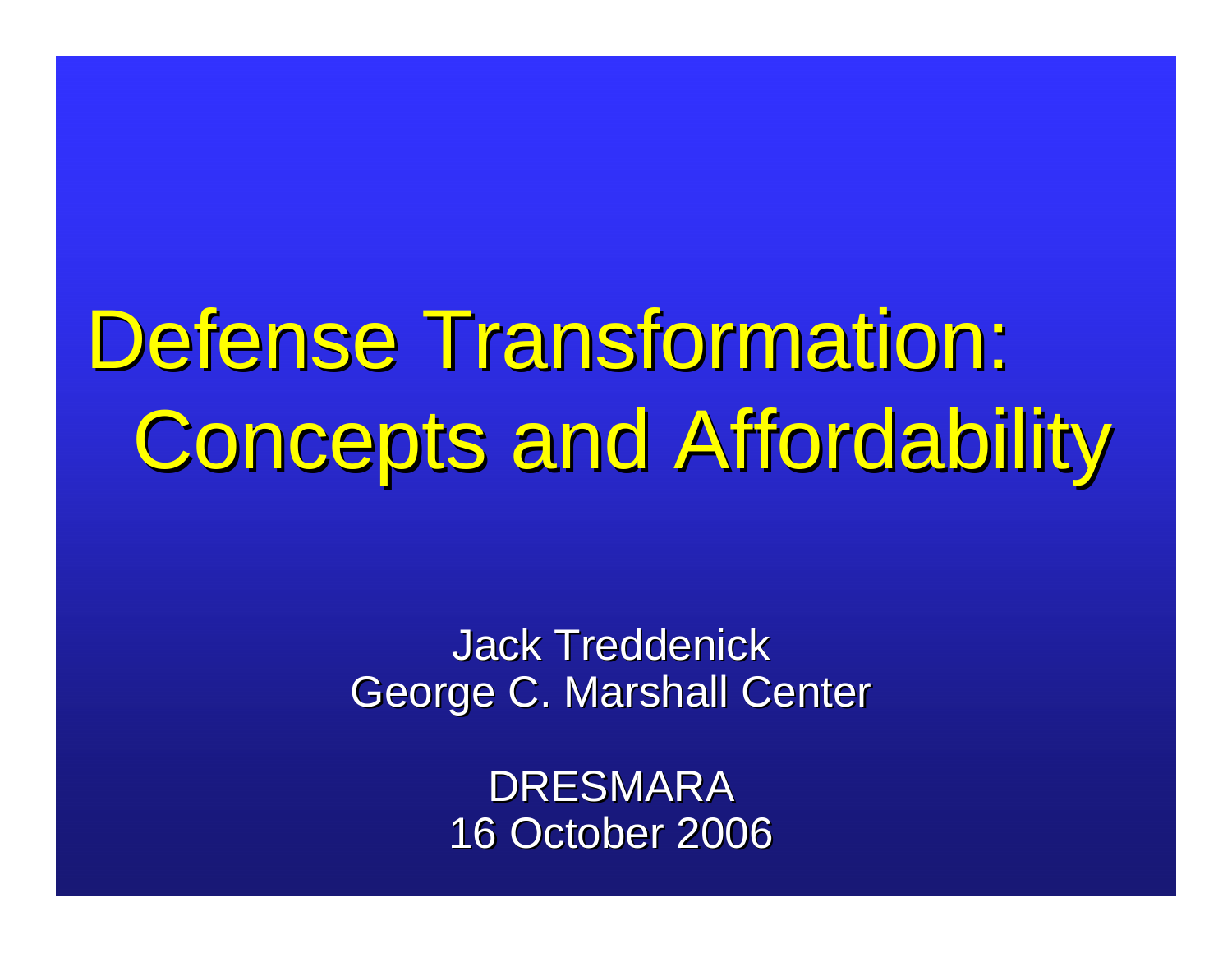# The Present Challenge

- Information age and globalization
- New strategic environment
- New operating environment
- New warfighting concepts
- New warfighting technologies
- Defense transformation
- Affordability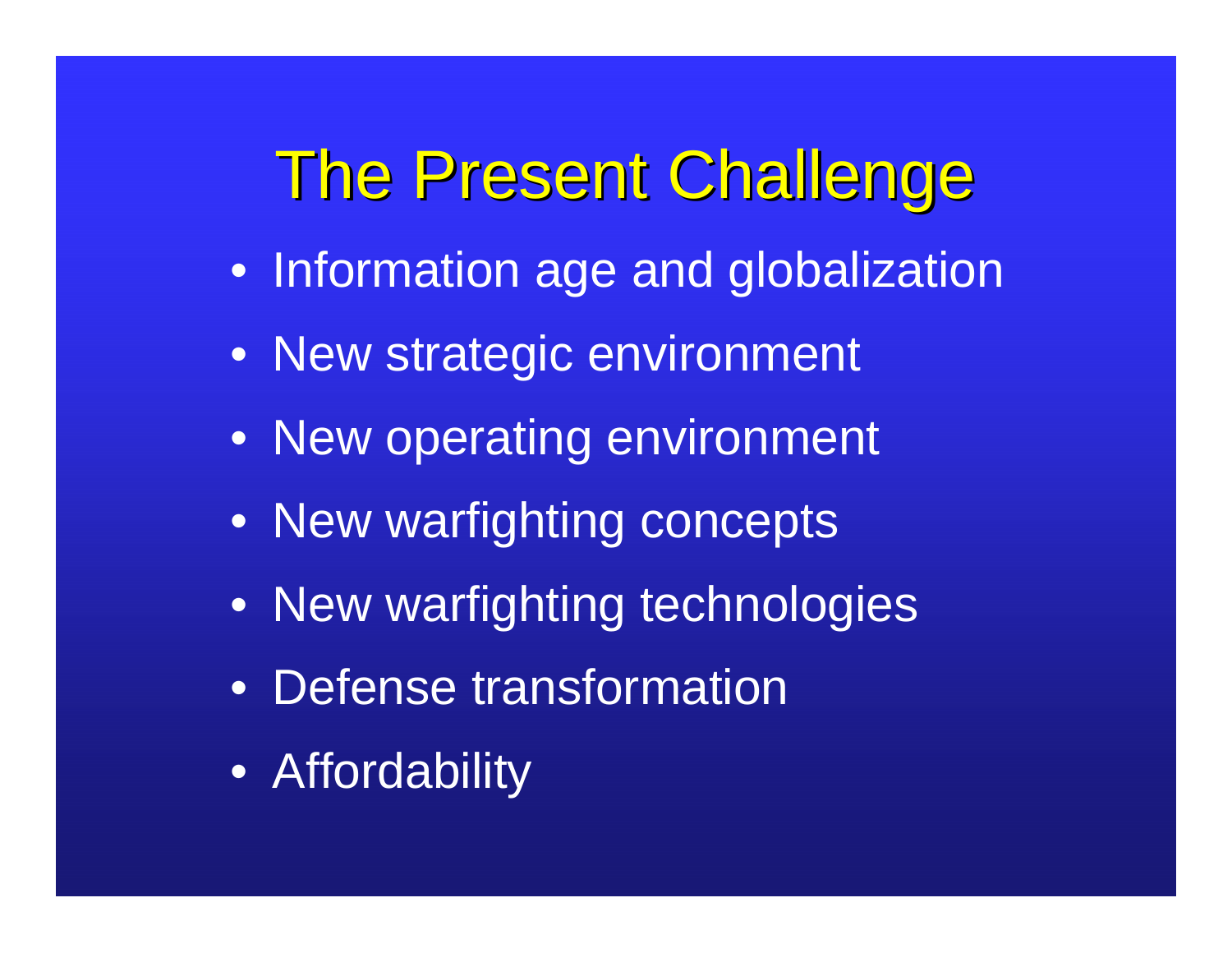# Coming to Terms With Terms

- Defense reform
- Modernization
- Revolution in military affairs
- Transformation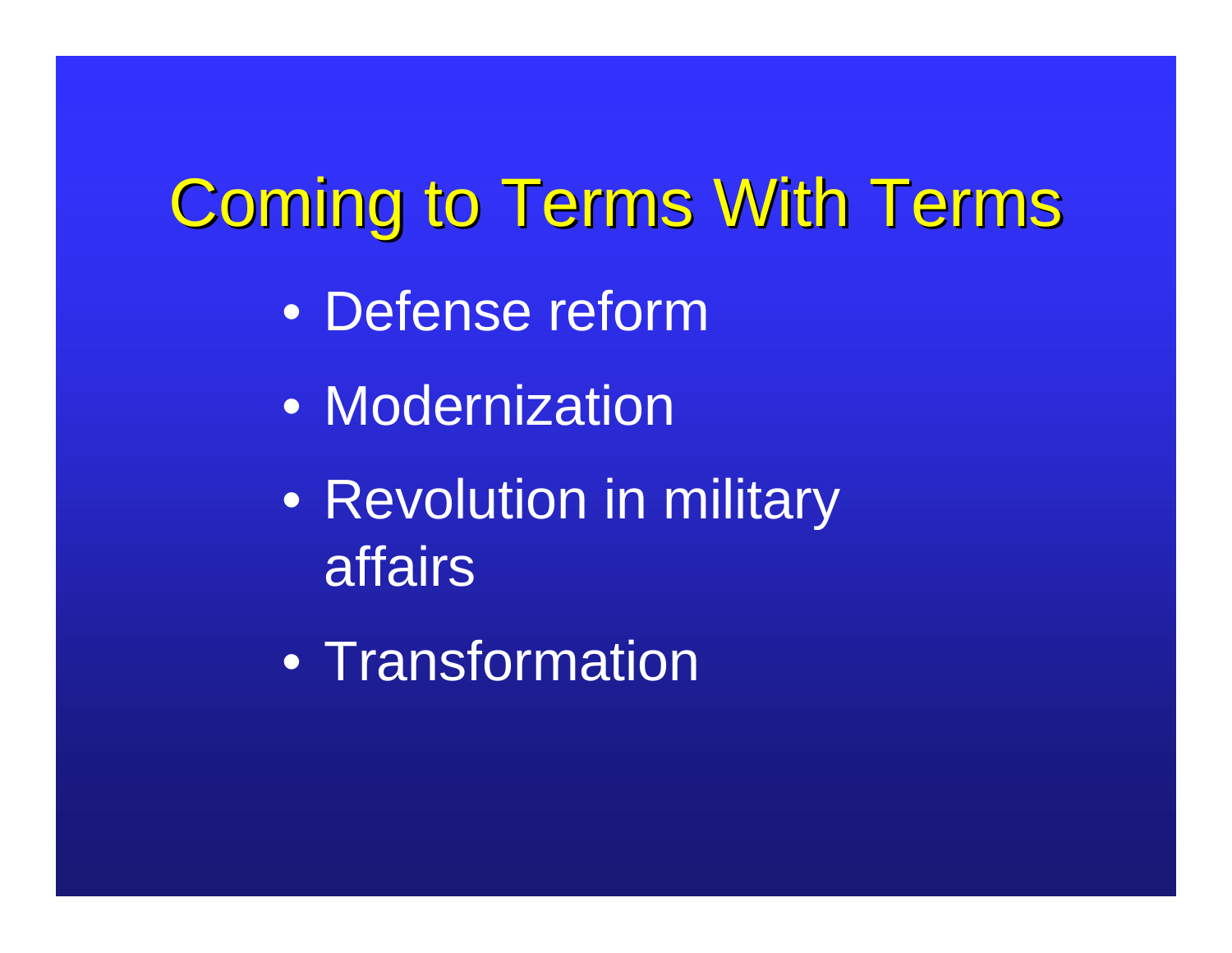# New Strategic Environment New Strategic Environment

- New players
- Expeditionary operations
- Multilateral operations
- Casualty averse
- Asymmetric warfare
- Stability operations
- Nation building
- Information operations
- Cyber warfare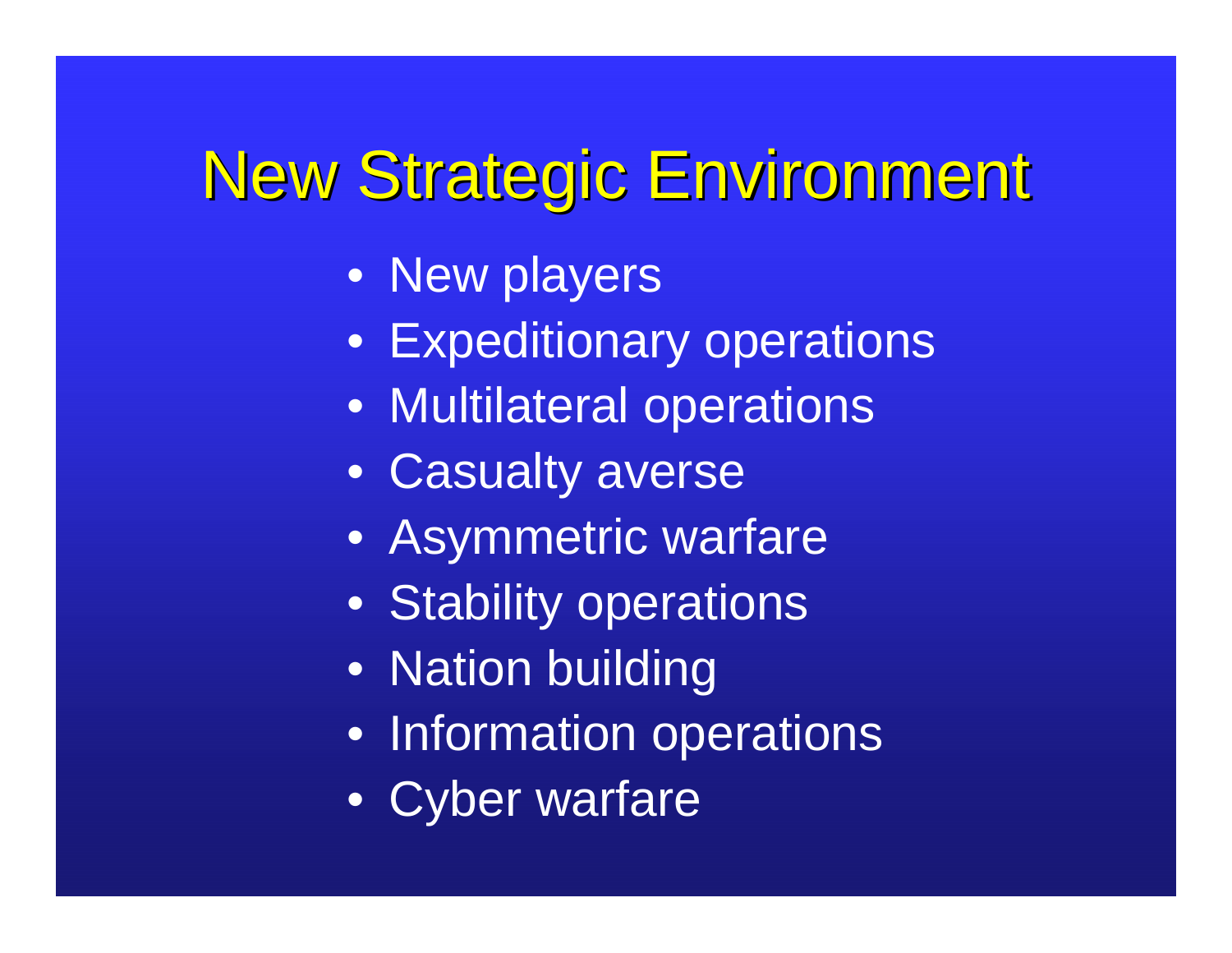# New Operating Environment

- More complex
- More uncertain
- More volatile
- More dangerous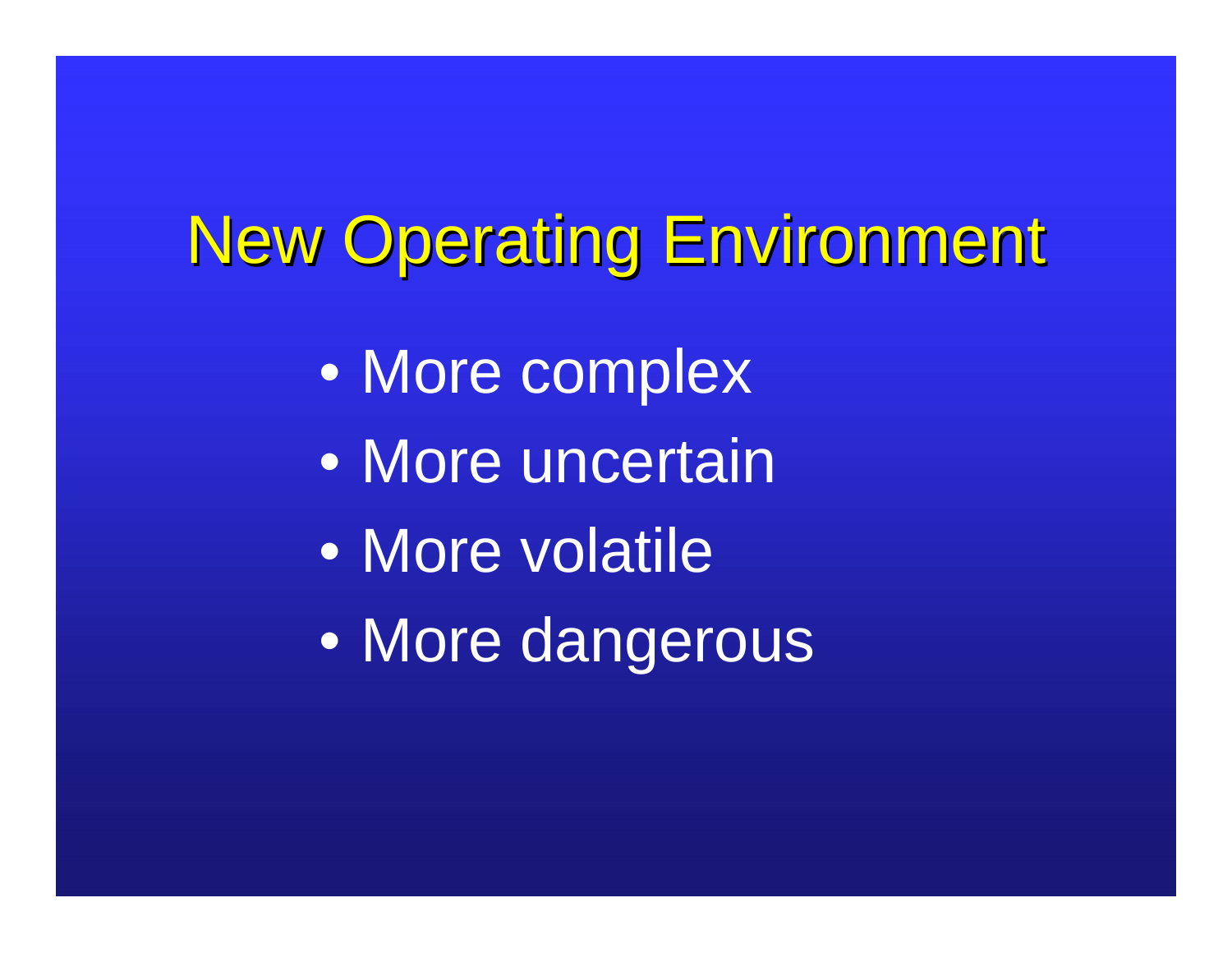# 21st Century Forces

# SURPRISE!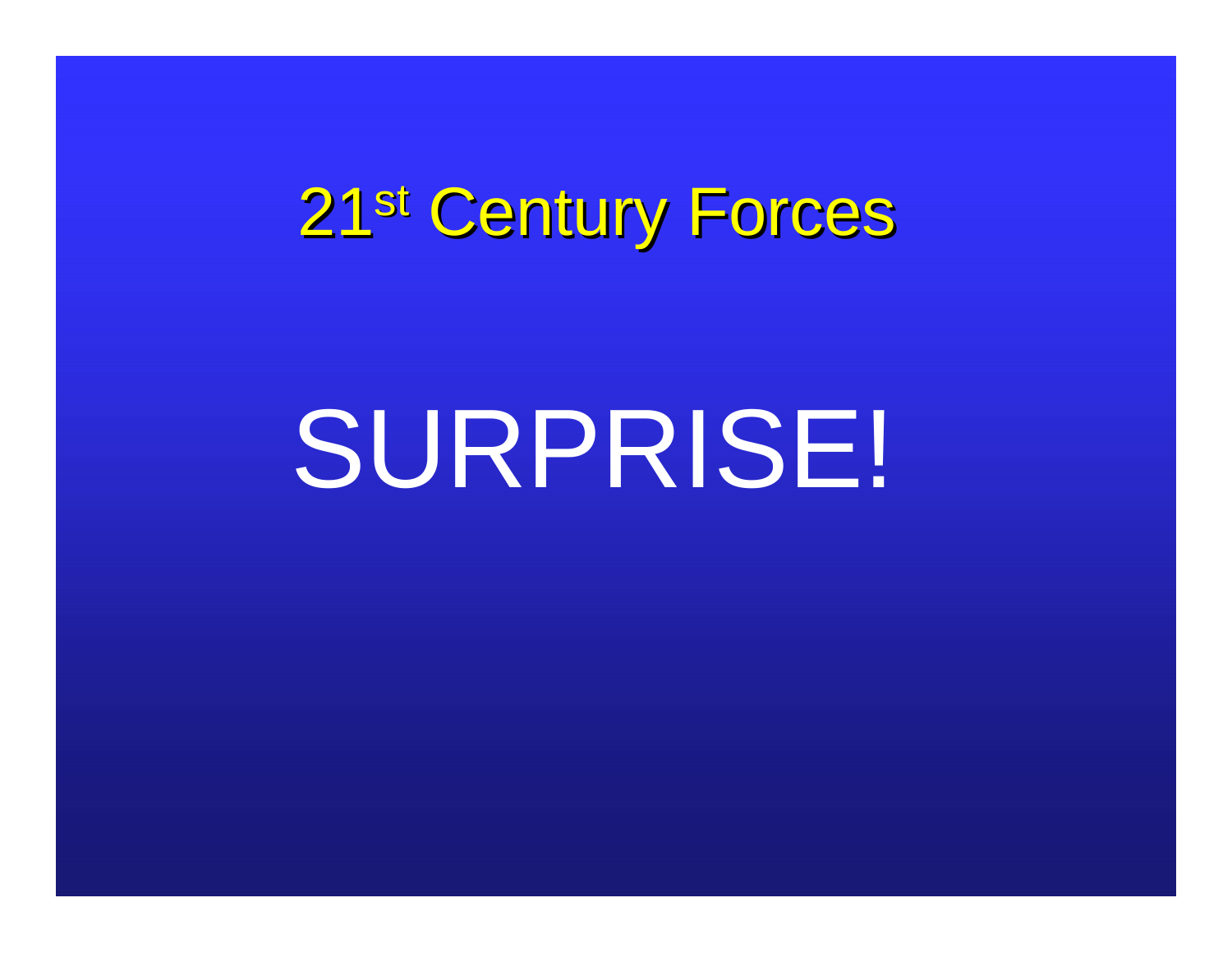# 21st Century Forces

# AGILITY**!**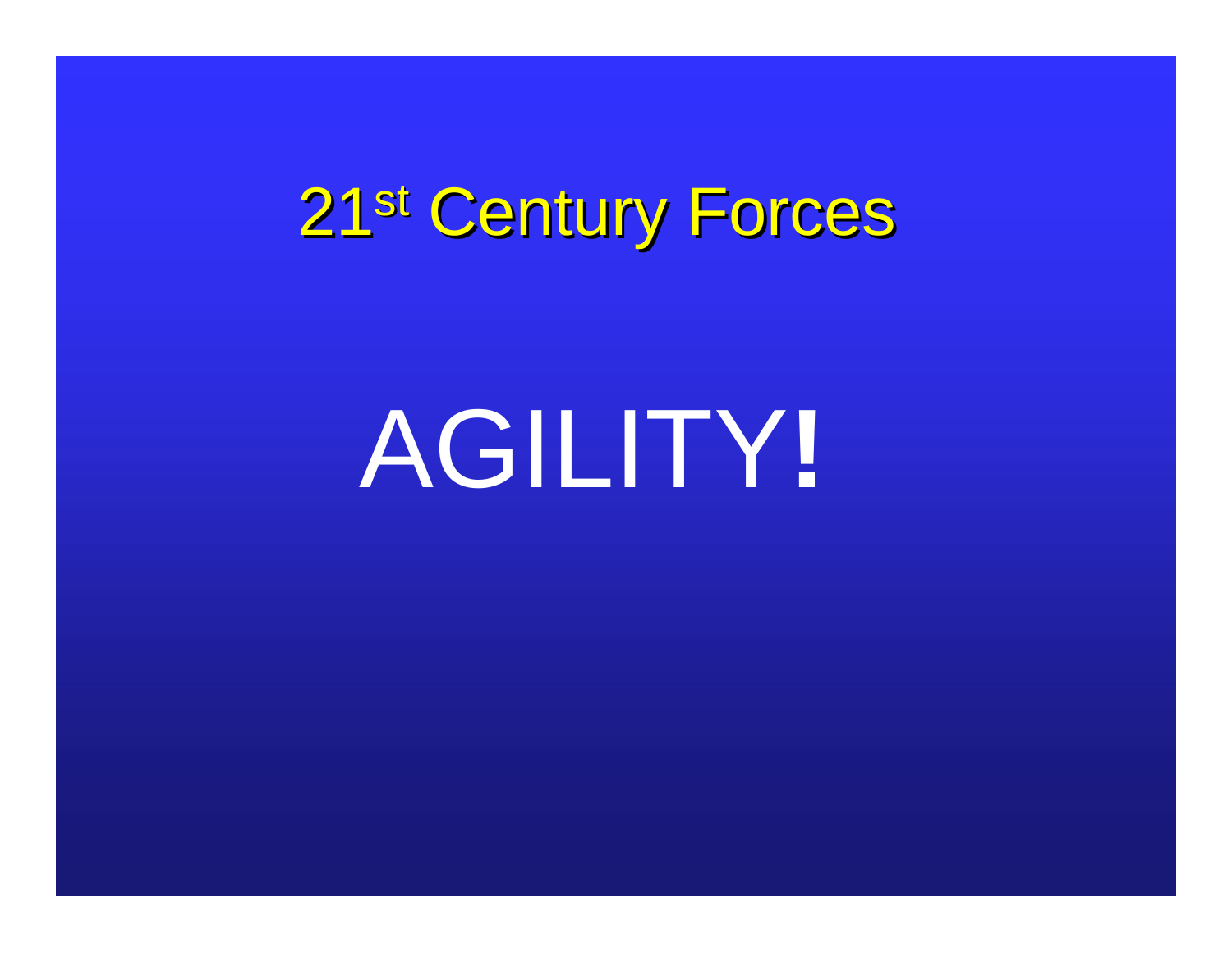# New Warfighting Technologies

- Precision-guided weapons
- **Stealth**
- Space assets
- Remote sensing
- Unmanned platforms



- Increased lethality of munitions
- Rapid air and sea deployability
- **Computer networks**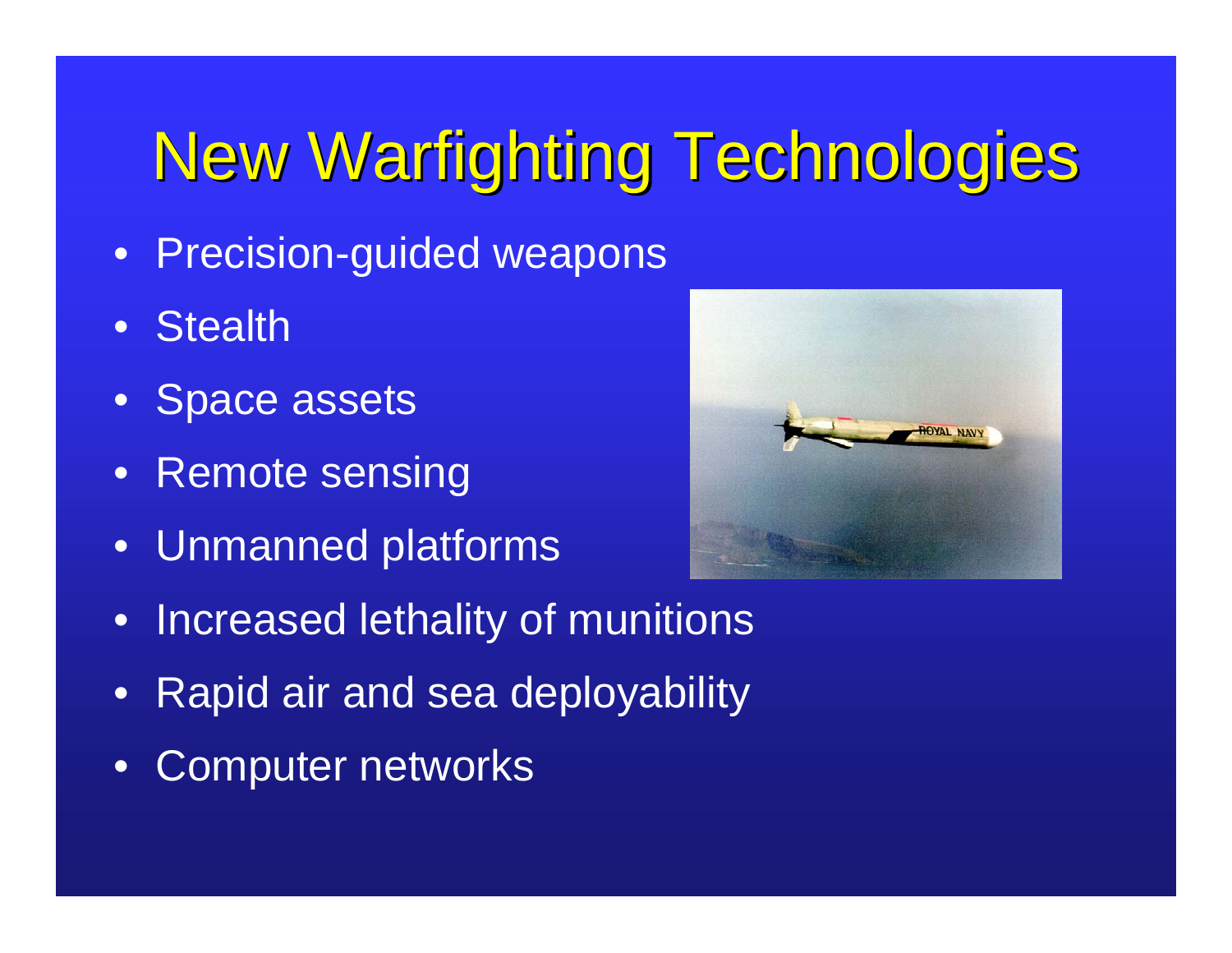# C4ISRT *-dissipating the dissipating the "fog of war fog of war"*

•Command •Control •Computers •Communications





• Intelligence • Surveillance • Reconnaissance • Targeting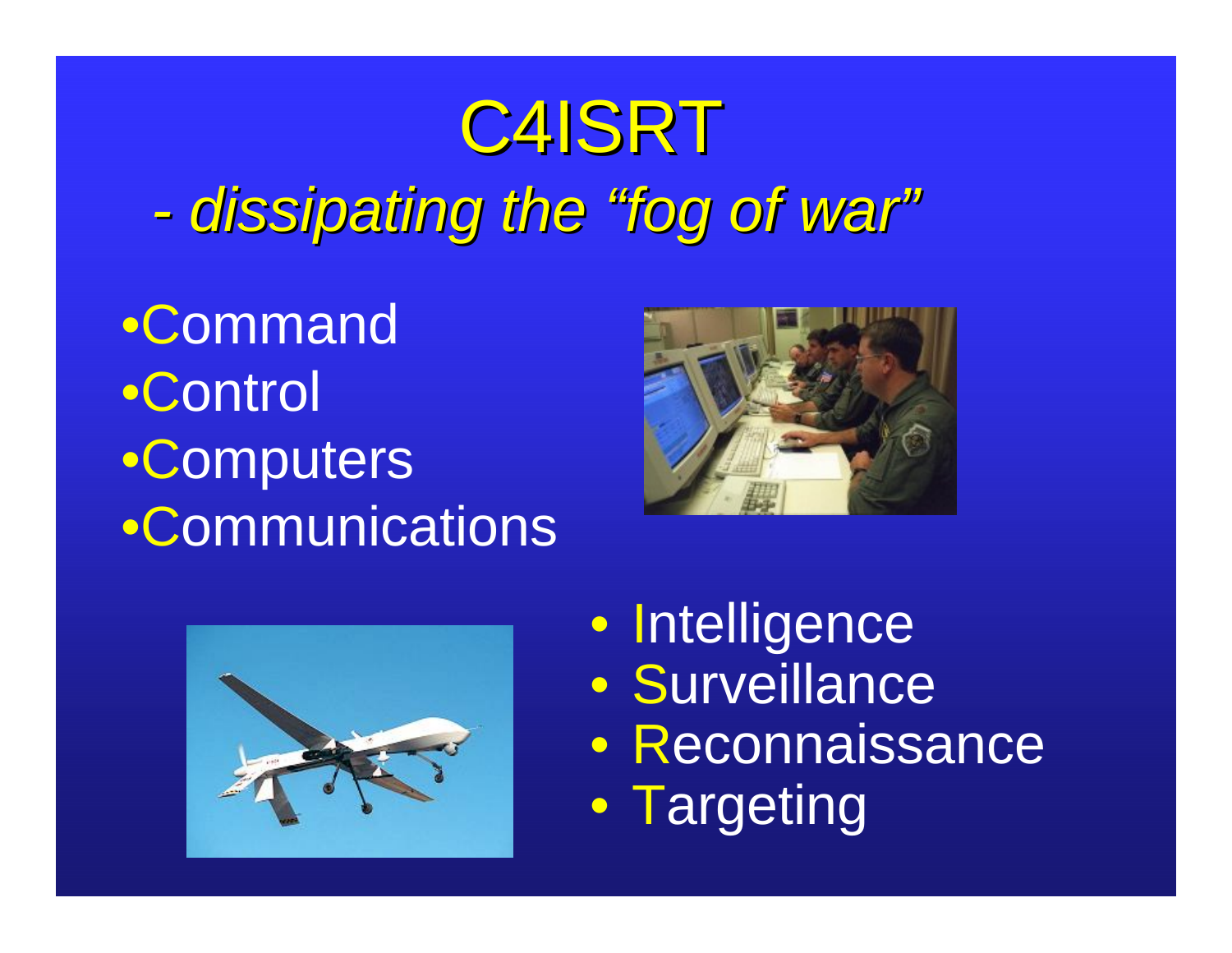

### *–surprise, economy, accuracy, surprise, economy, accuracy, effectiveness effectiveness*

**Speed Stealth** Precision**Lethality** 

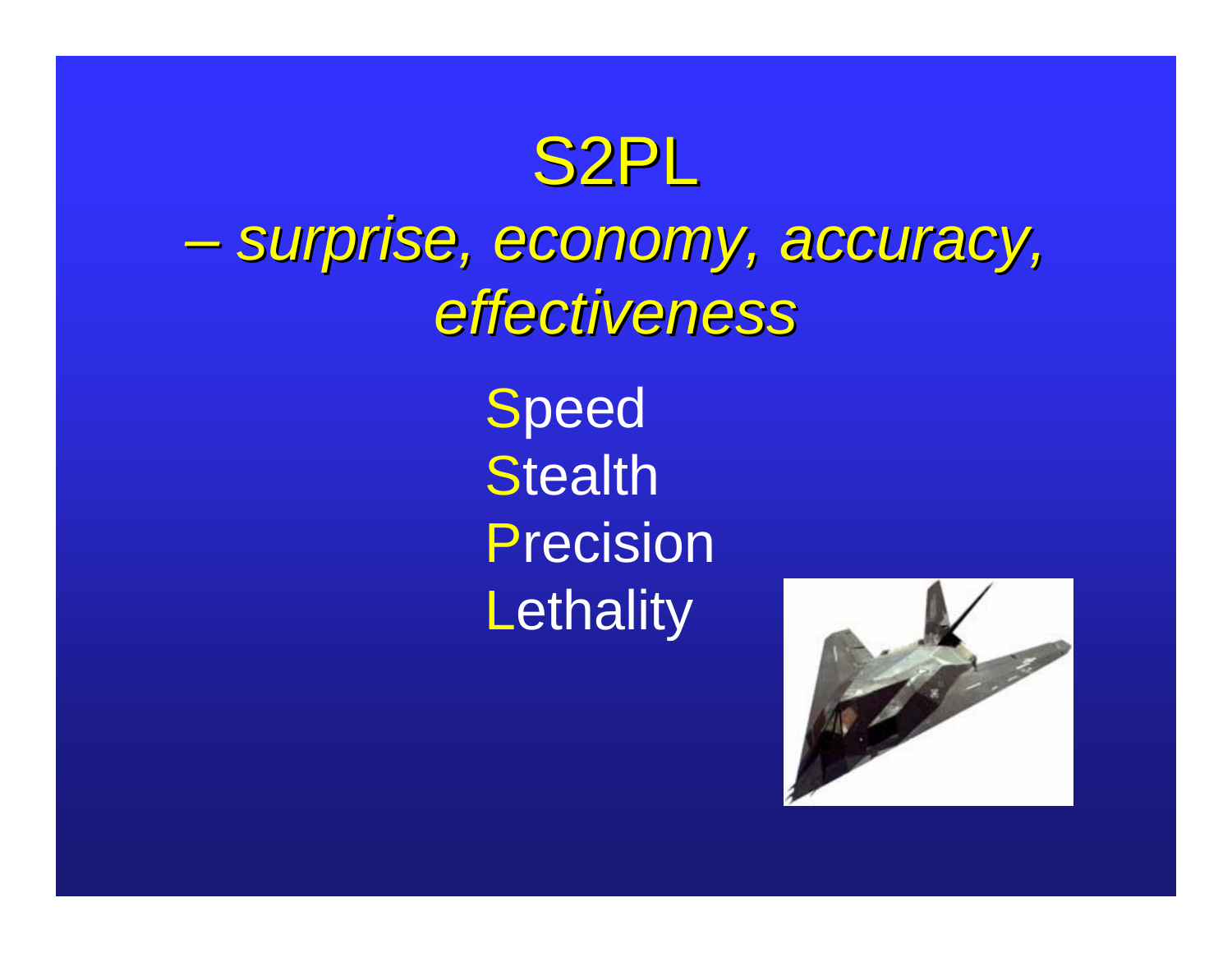# Dominant Maneuver

• Strategic maneuver: the capacity for force projection



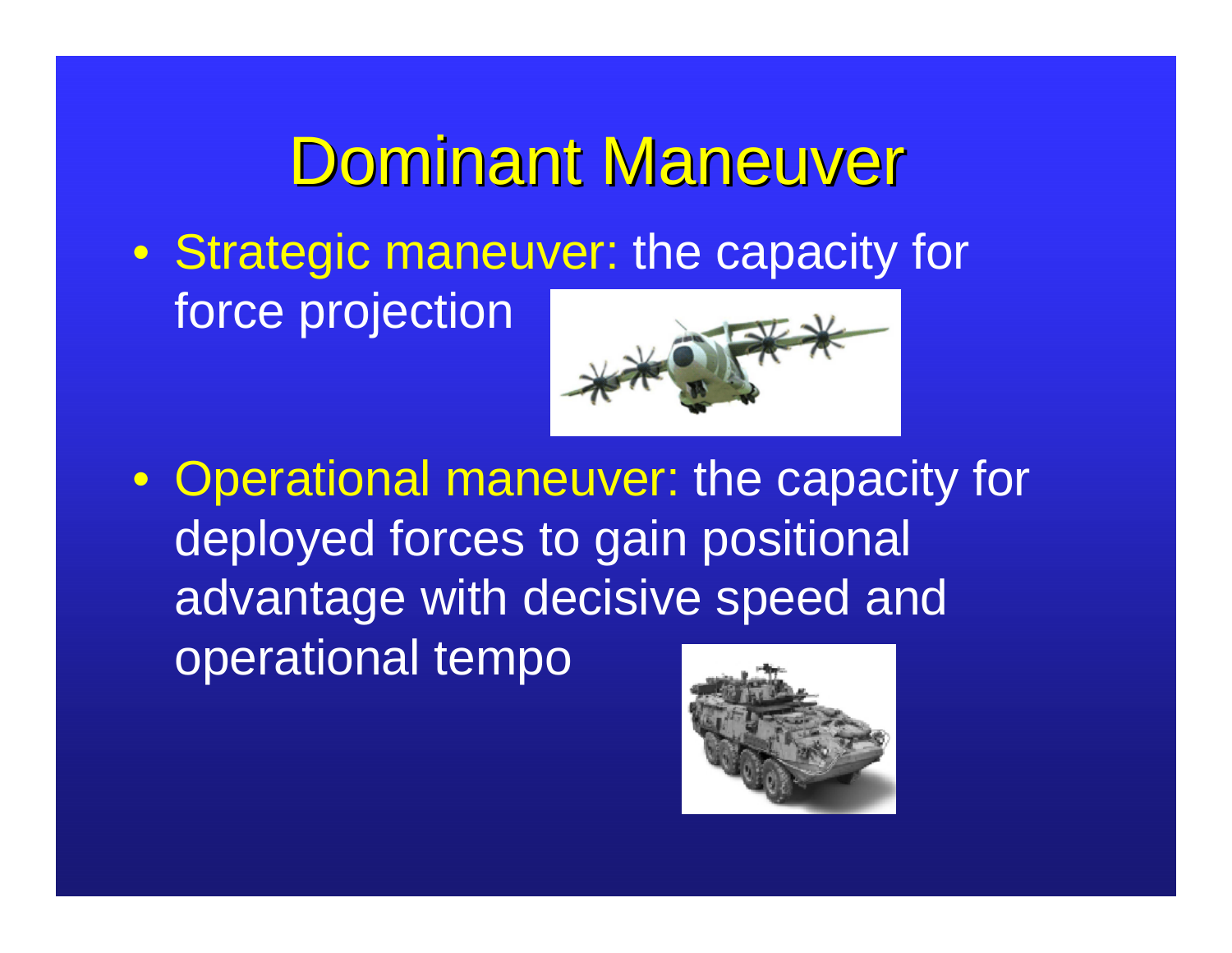# Elements of the Current RMA

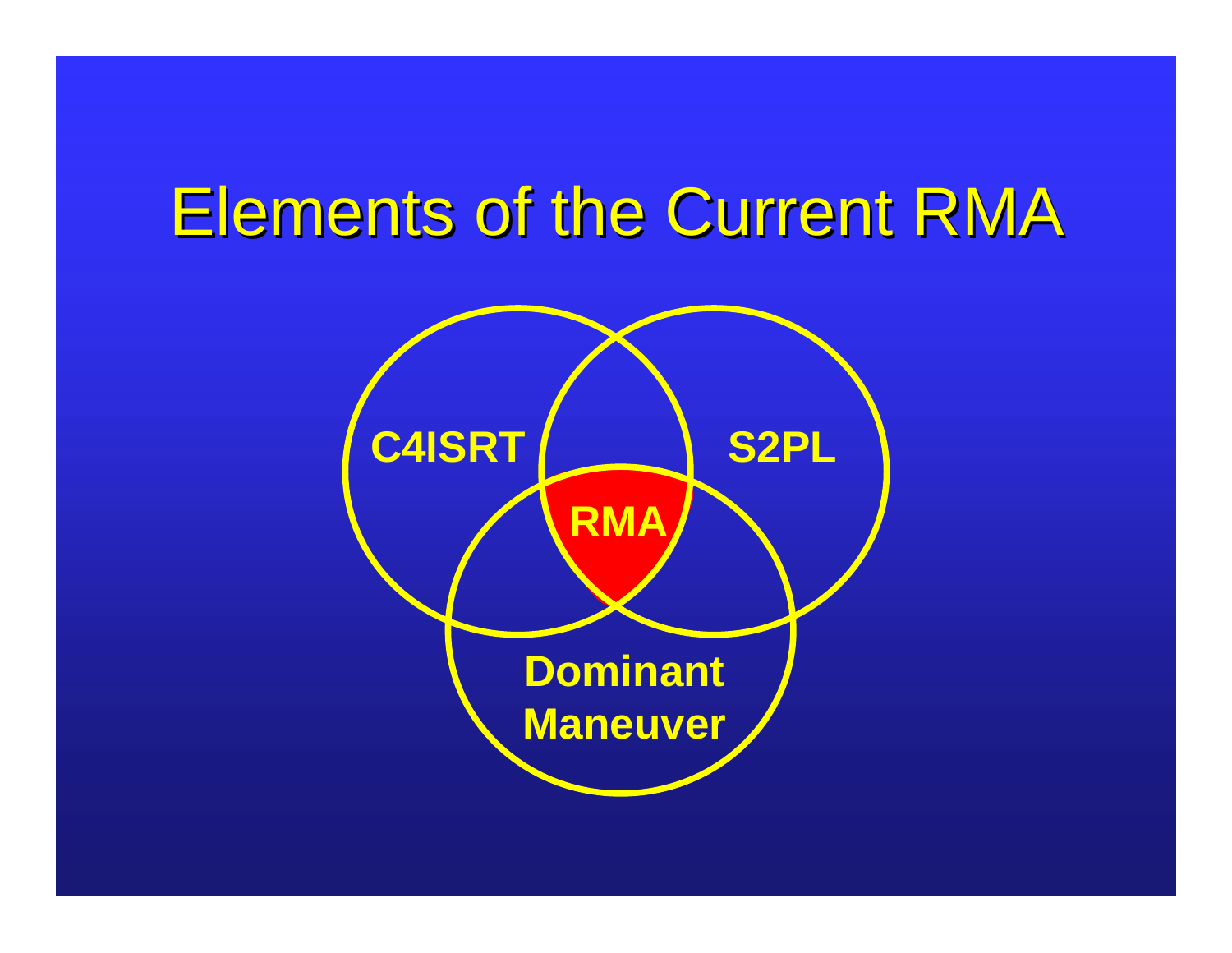# New Warfighting Concepts - from *hierarchical command and control hierarchical command and control*

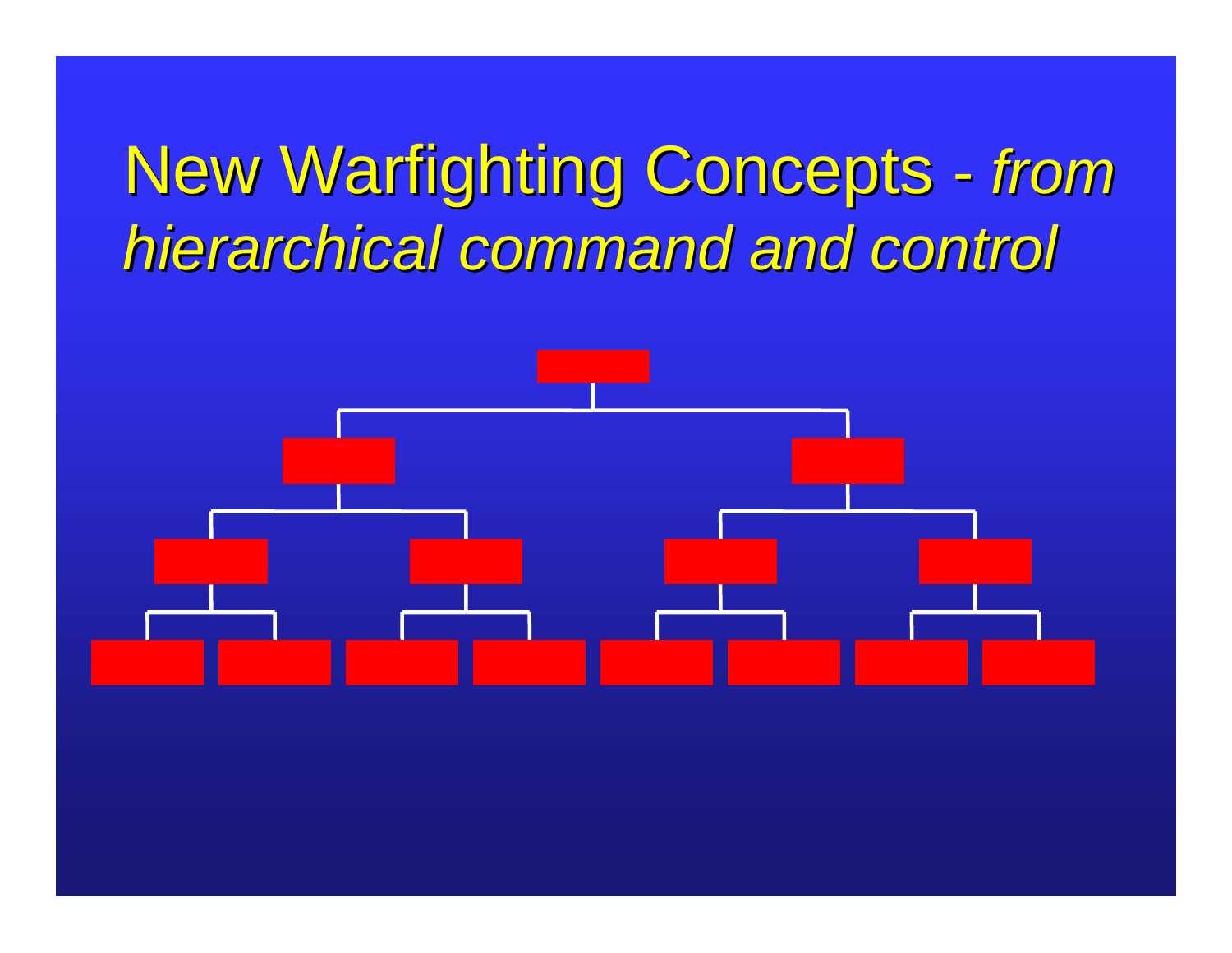- *to robustly networked command and control structures*

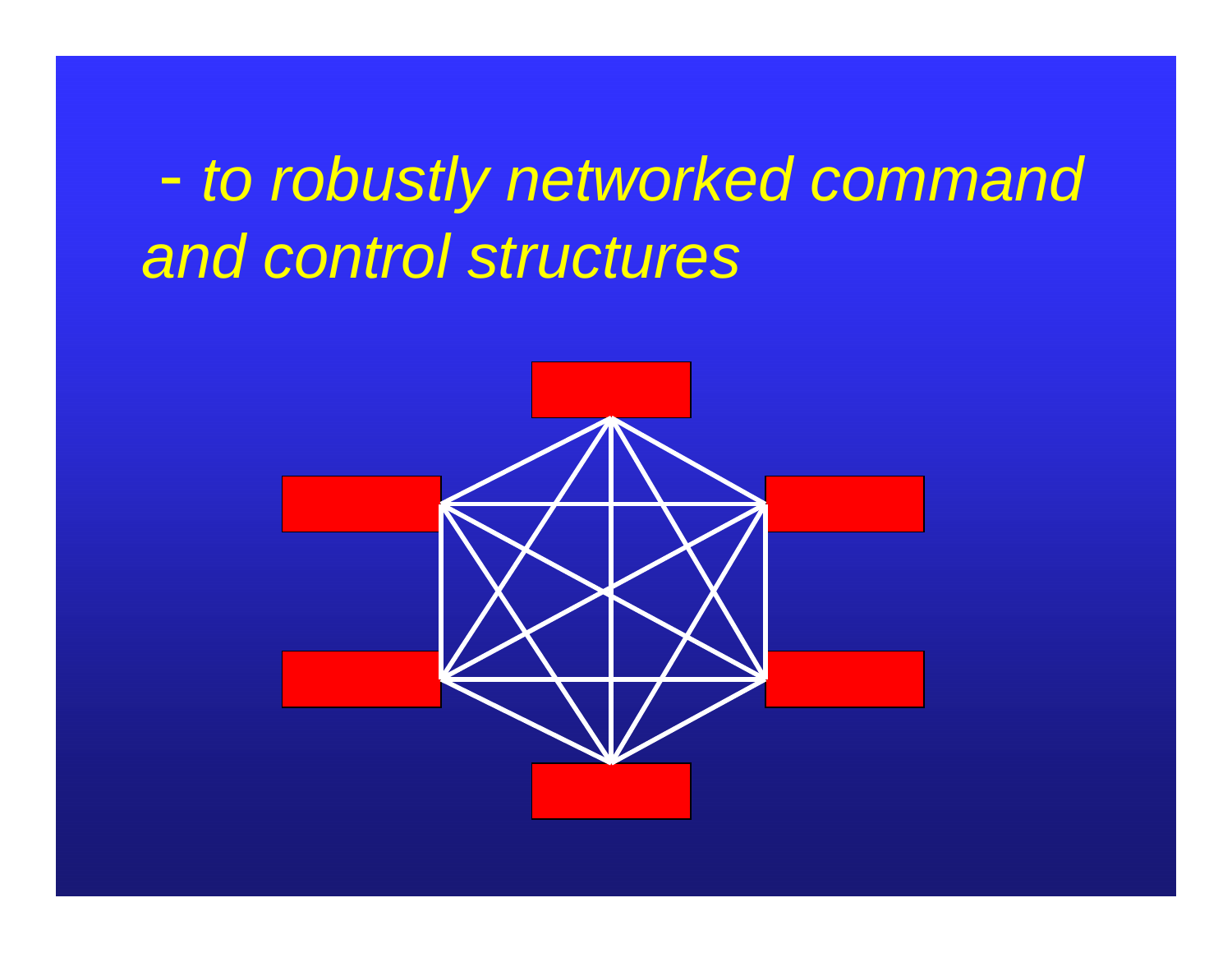# **Transformation**

- Emphasizes lighter, more deployable, more precise, more lethal forces.
- Exploits IT for networking forces.
- Implies smaller, more entrepreneurial units, not necessarily smaller forces.
- Requires significant investments in mobility, communications and precision weaponry technologies.
- Will be expensive.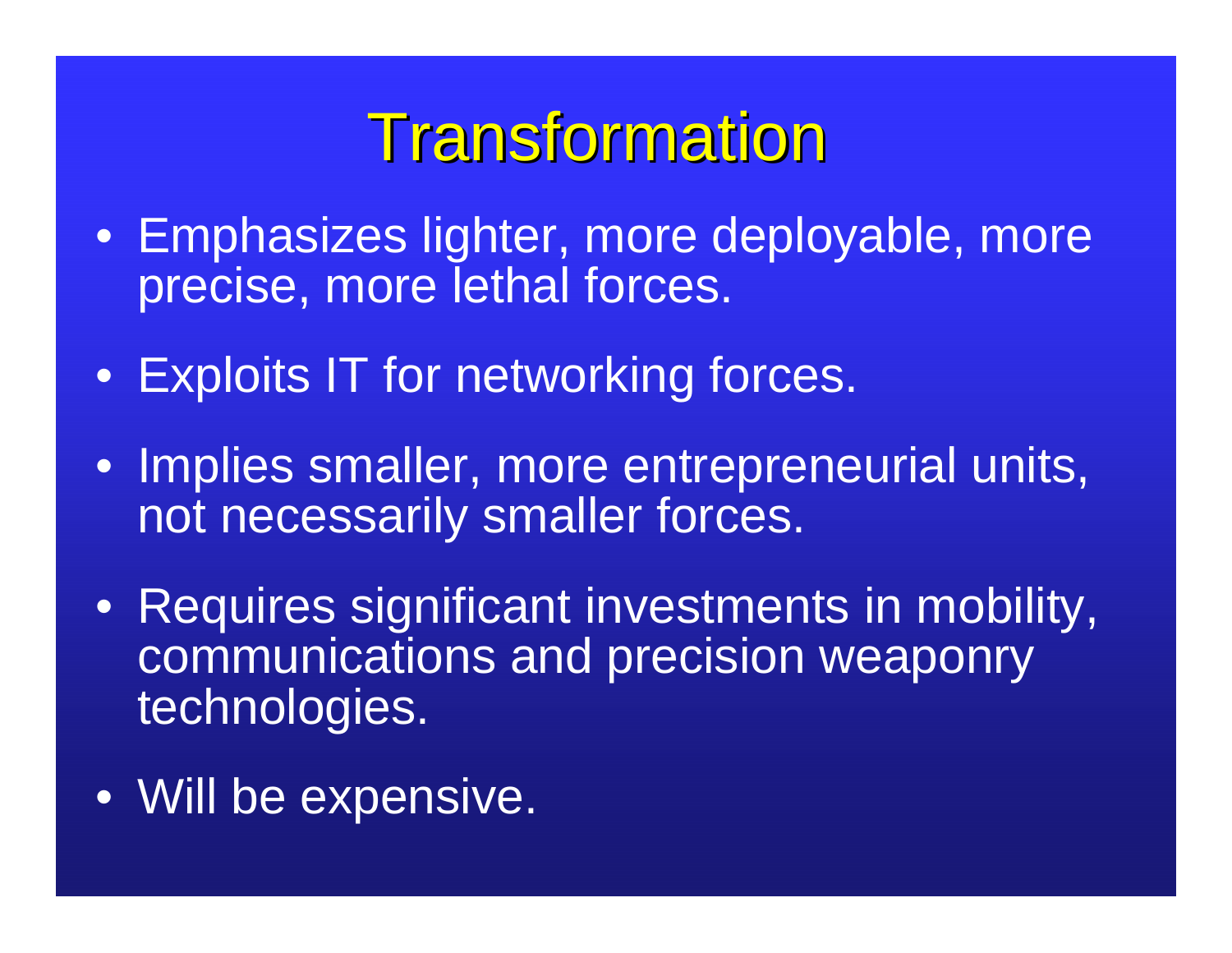#### US Defense Expenditure and Personnel Strength 1970-2005



**Expenditure \$b2000 (left scale)** 

**Personnel Strength (right scale)**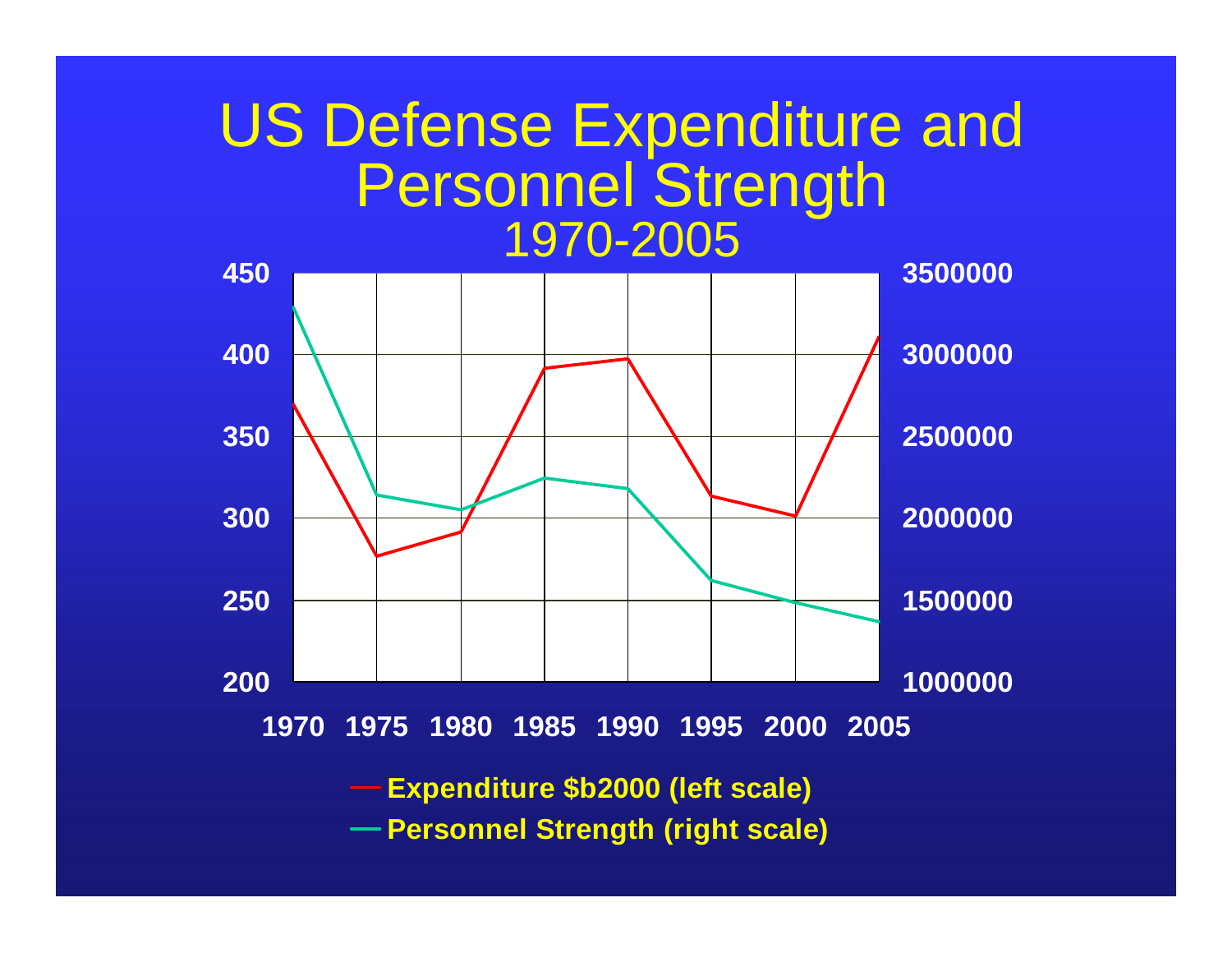# US Per Capita Expenditure<br>(2000\$) 1970-2005



(Per capita expenditure = Total expenditure / Personnel strength)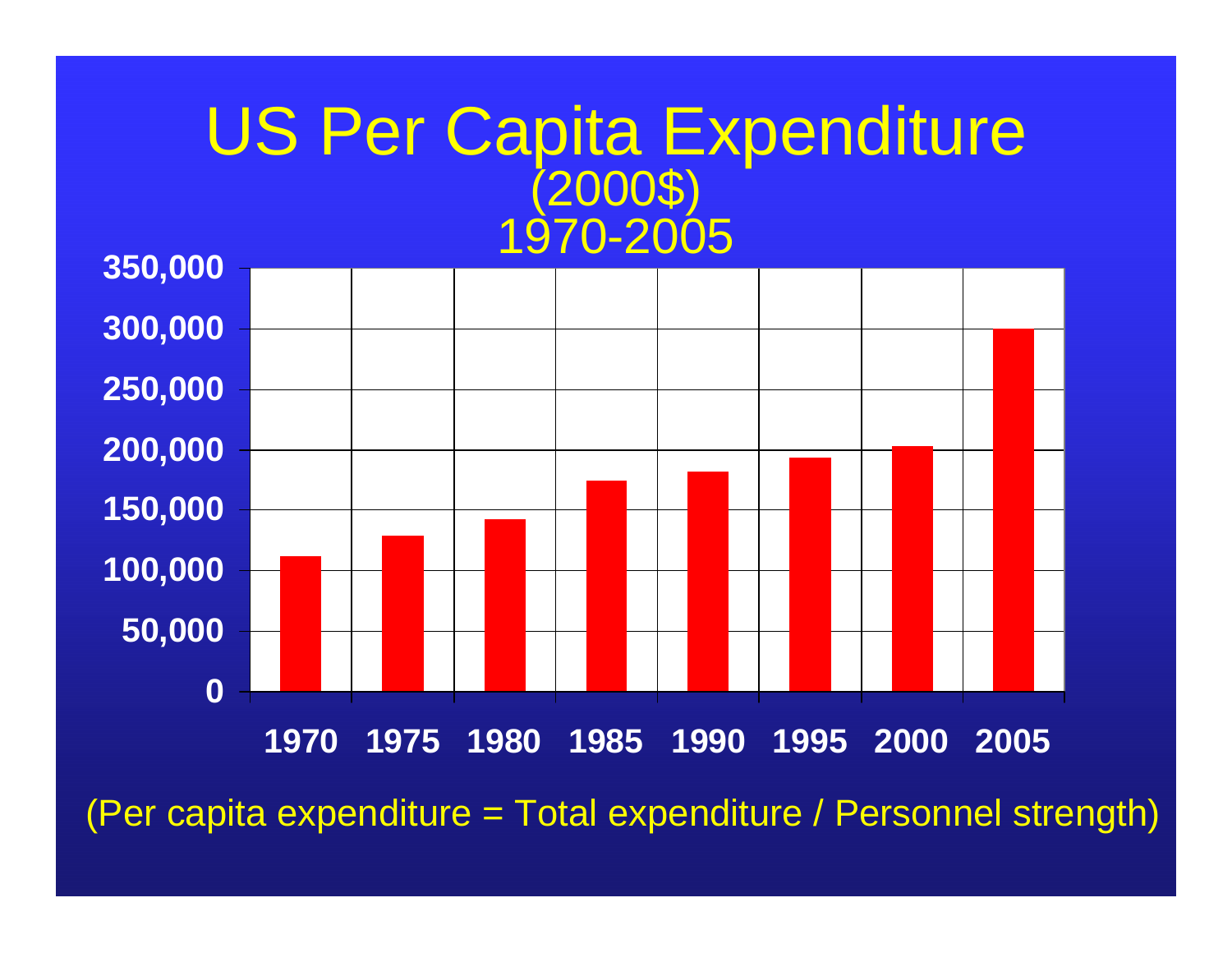#### UK Defense Expenditure and Personnel Strength 1970-2005

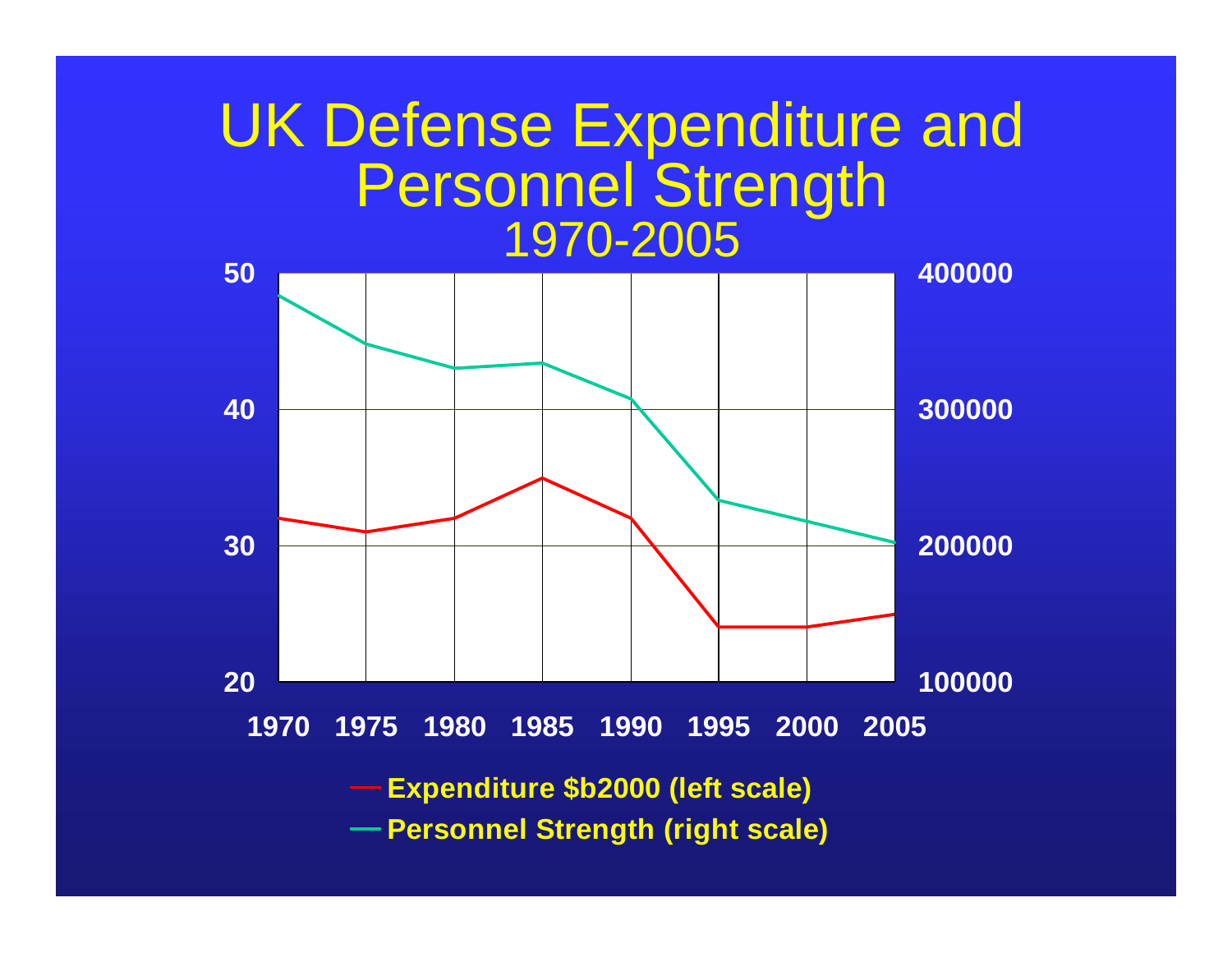#### UK Per Capita Expenditure (2000£) 1970-2005



(Per capita expenditure = Total expenditure / Personnel strength)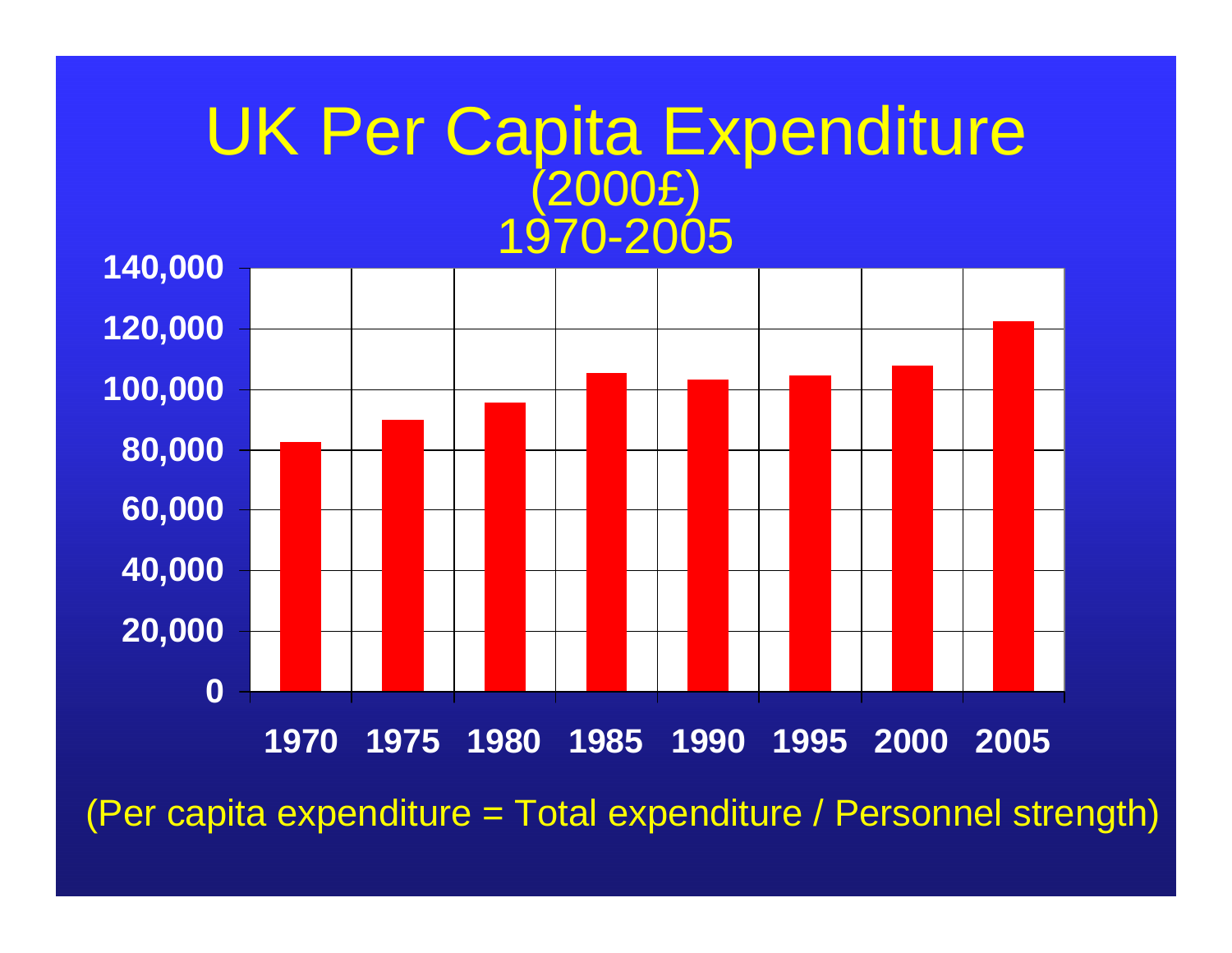## Affordability Benchmark

Transformation is affordable if a nation's non-personnel defense spending per member of the active armed forces is *at least equal to that of the United Kingdom* on a purchasing power parity basis.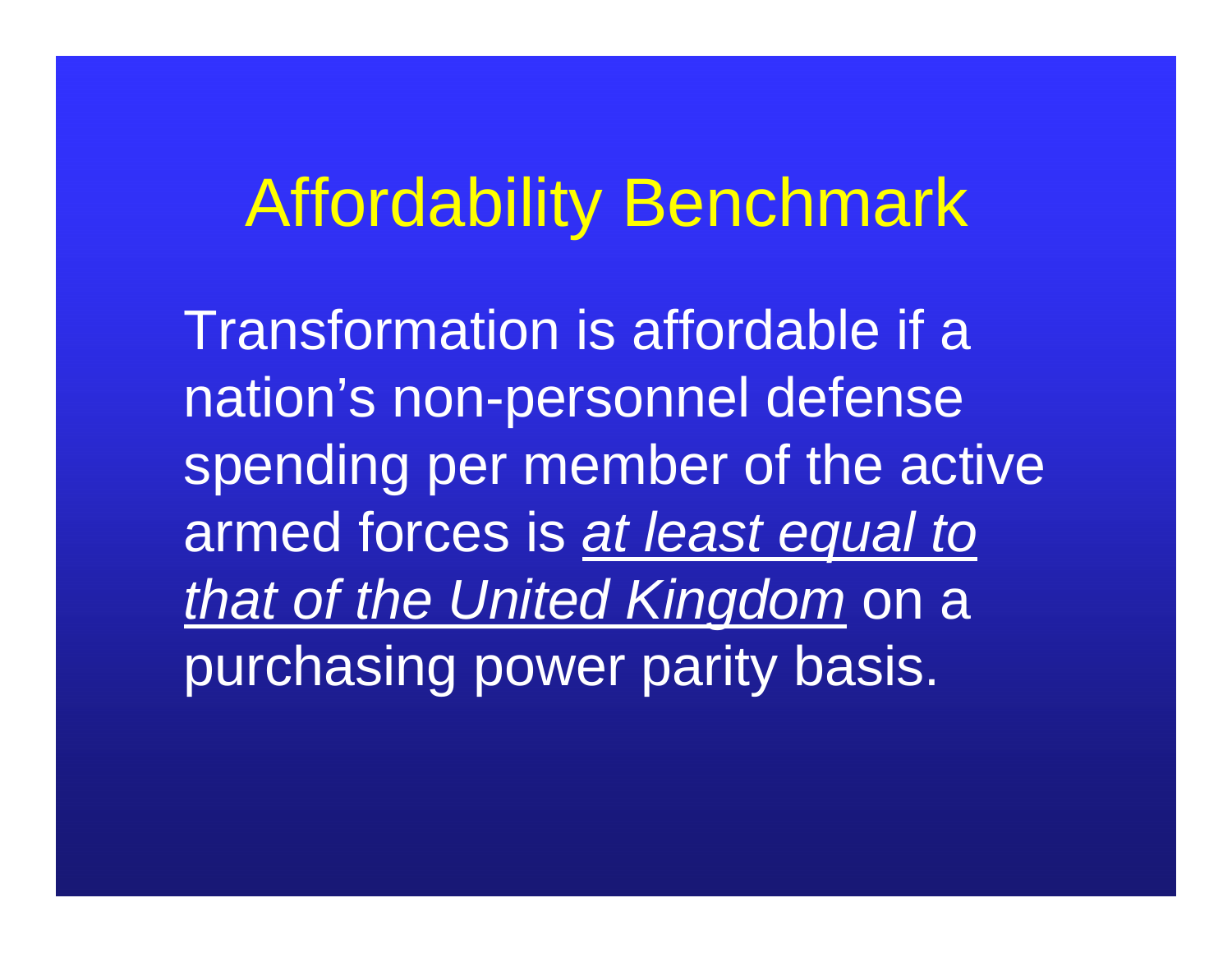# Per Capita Non-Personnel Expenditure

- Defined as the total non-personnel portion of the defense budget divided by number of regular force personnel
- Reflects training time and intensity, deployment costs, equipment acquisition, maintenance, R&D
- A *proximate* measure of capacity to transform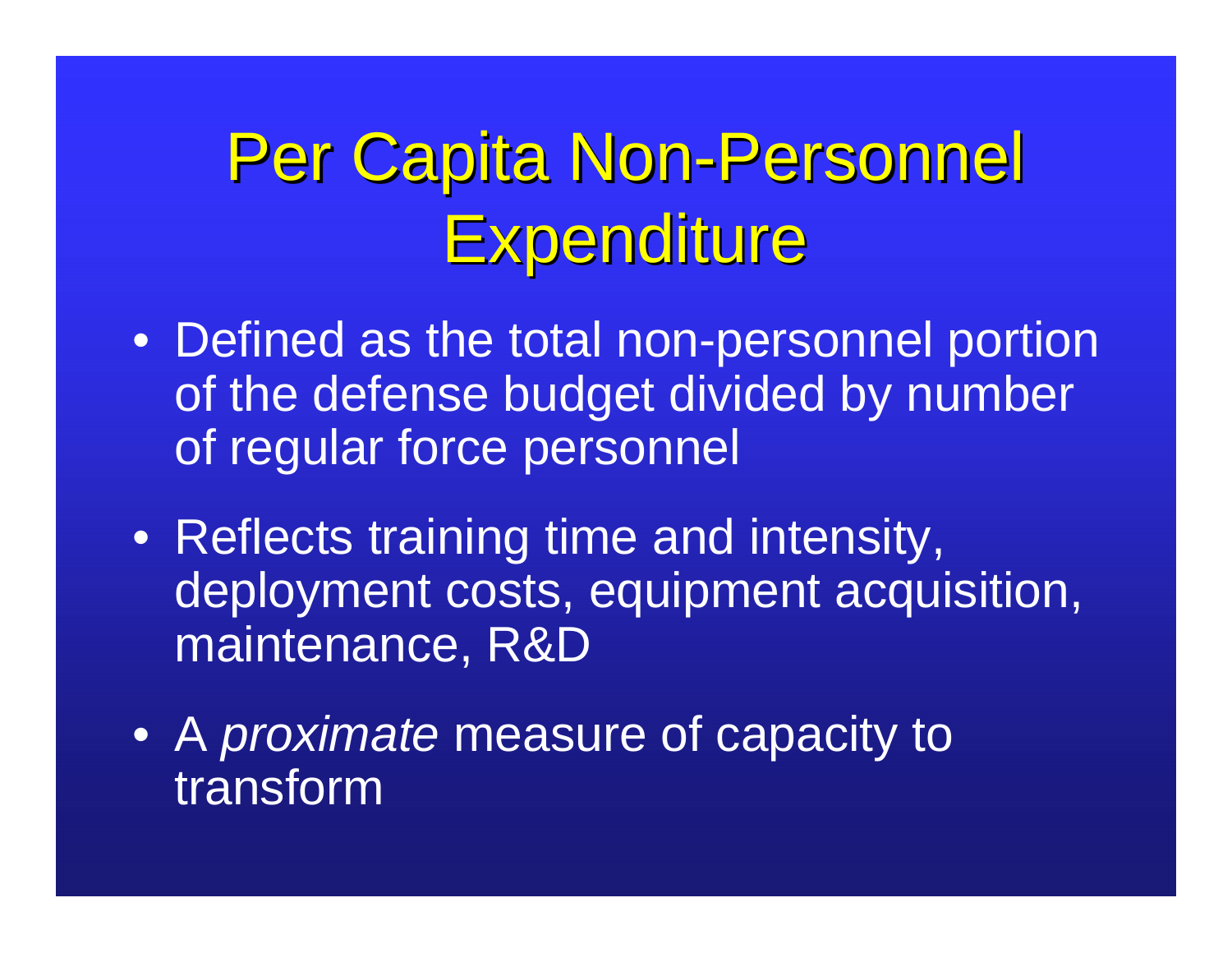#### Defense Expenditures (2005)

|                    | <b>Defense</b> |               |                  | <b>Per Capita</b> |
|--------------------|----------------|---------------|------------------|-------------------|
|                    | <b>Expend</b>  | GDP           | <b>Personnel</b> | <b>Expend</b>     |
|                    | <b>\$USm</b>   | $\frac{0}{6}$ | ('000)           | <b>SUS</b>        |
| <b>UK</b>          | 52,772         | 2.4           | 202              | 261,248           |
| Canada             | 12,358         | 1.1           | 62               | 199,323           |
| <b>Netherlands</b> | 10,268         | 1.6           | 50               | 205,360           |
| <b>Bulgaria</b>    | 640            | 2.4           | 42               | 15,238            |
| Romania            | 1,957          | 2.0           | <b>79</b>        | 24,772            |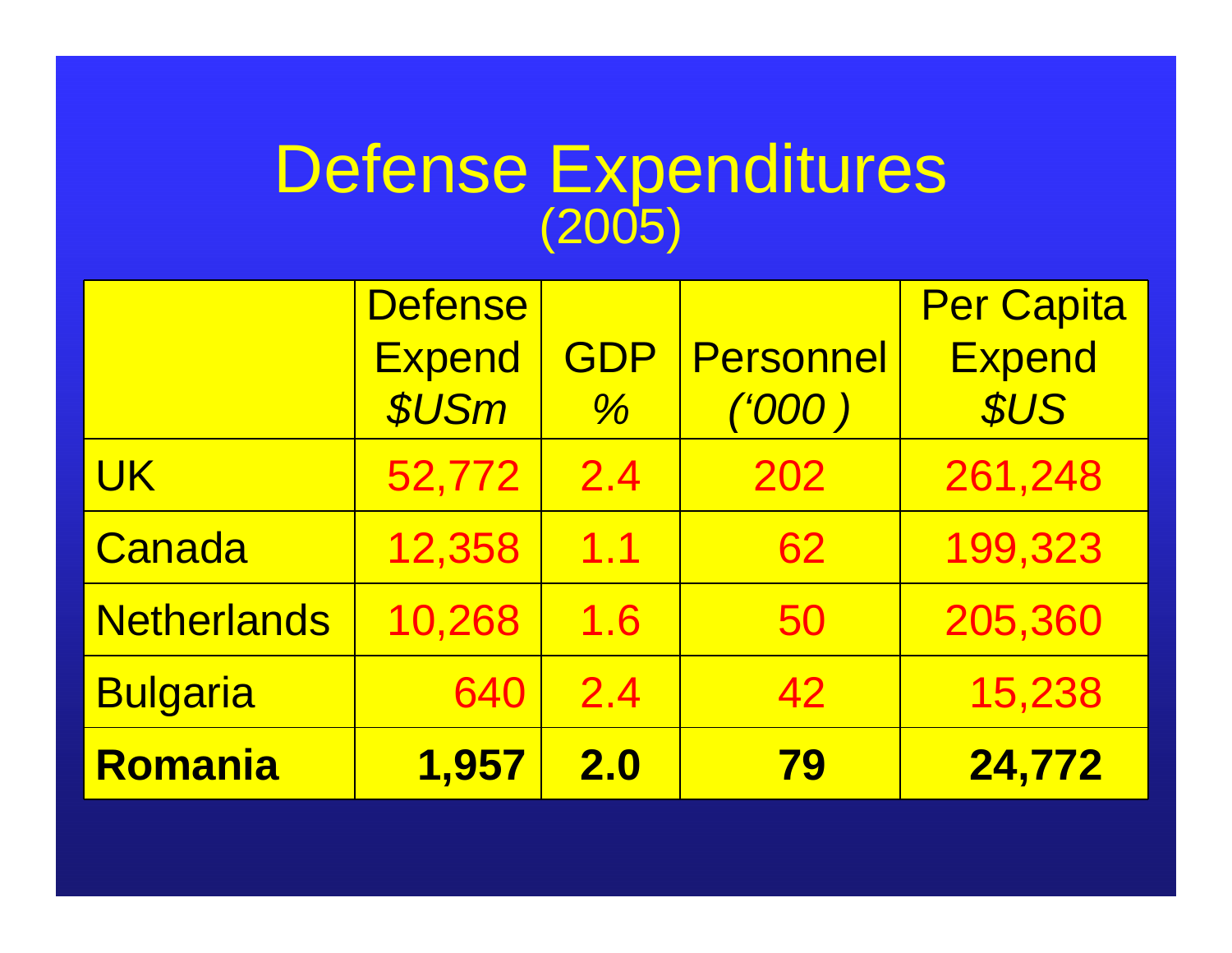### Per Capita Expenditure 2005 (\$US)

|                    | <b>Total</b> | Pay &<br><b>Benefits</b> | Non-<br><b>Personnel</b> |
|--------------------|--------------|--------------------------|--------------------------|
| <b>UK</b>          | 261,248      | 102,148                  | 159,100                  |
| Canada             | 199,323      | 91,290                   | 108,033                  |
| <b>Netherlands</b> | 205,360      | 101,859                  | 103,501                  |
| <b>Bulgaria</b>    | 15,238       | 8,335                    | 6,904                    |
| Romania            | 24,772       | 13,526                   | 11,247                   |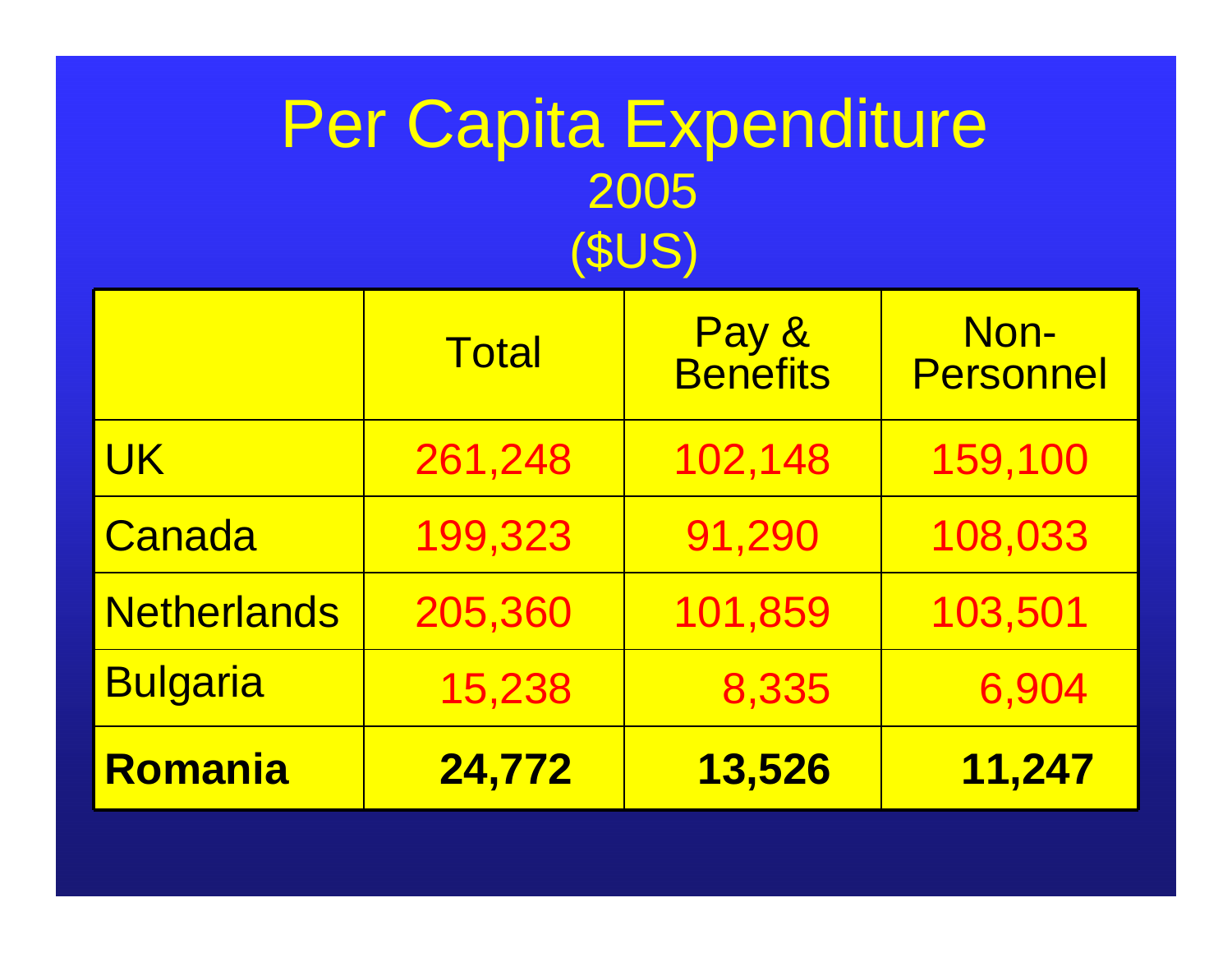### Per Capita Expenditure 2005 (\$US)

|                    | <b>Required</b><br>Non-<br>Personnel* | Pay &<br><b>Benefits</b> | <b>Required</b><br><b>Total</b> |
|--------------------|---------------------------------------|--------------------------|---------------------------------|
| <b>UK</b>          | 159,100                               | 102,148                  | 261,248                         |
| Canada             | 174,986                               | 91,290                   | 266,275                         |
| <b>Netherlands</b> | 160,737                               | 101,859                  | 262,596                         |
| <b>Bulgaria</b>    | 70,346                                | 8,335                    | 78,682                          |
| Romania            | 68,517                                | 13,526                   | 82,042                          |

\*Adjusted for per capita income levels and international procurement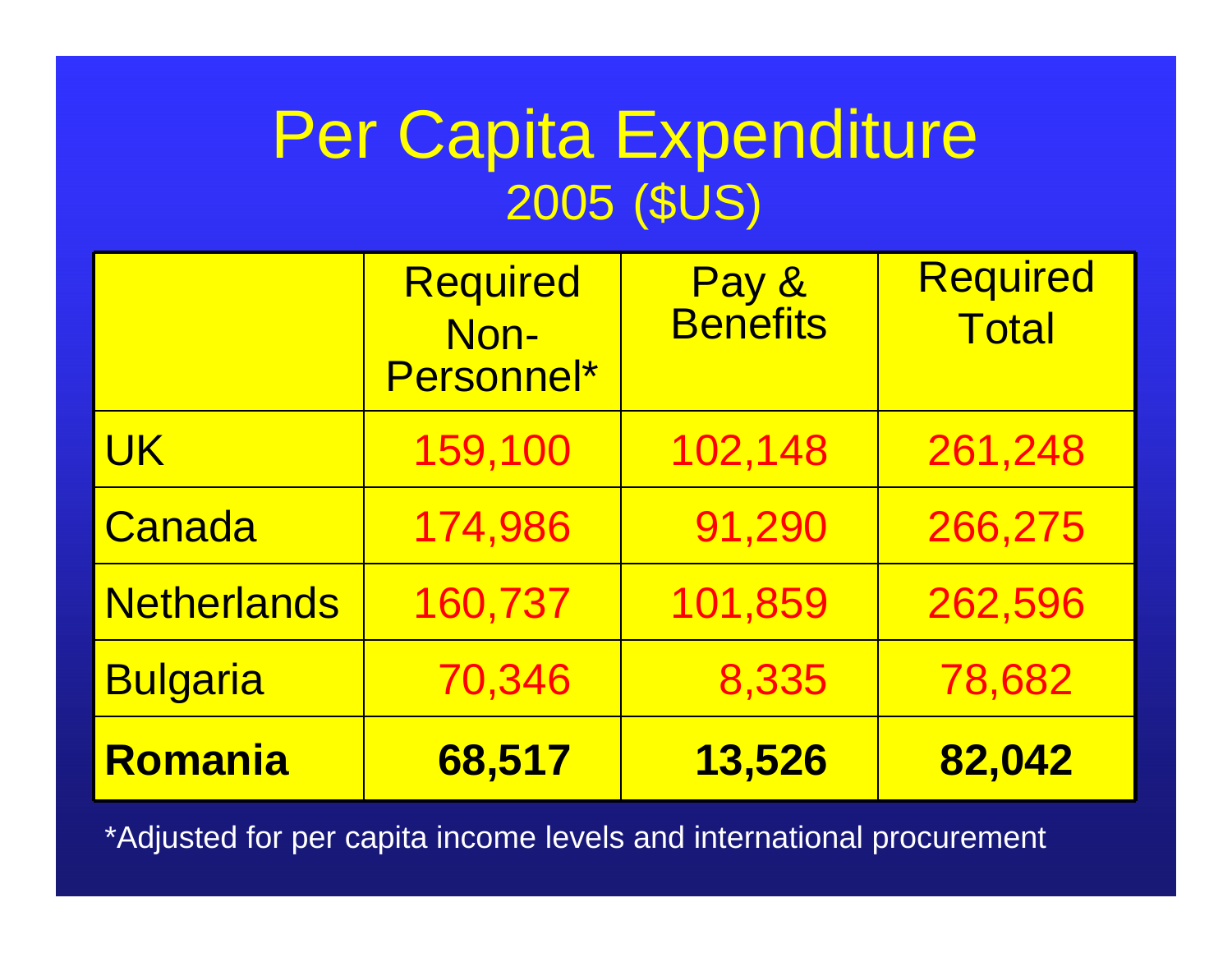### Expenditure – constant personnel level

|                    |                  | <b>Required</b> | <b>Required</b> |               |
|--------------------|------------------|-----------------|-----------------|---------------|
|                    | <b>Personnel</b> | Per             | <b>Total</b>    | GDP           |
|                    |                  | Capita          | 2005            |               |
|                    | ('000)           | <b>SUS</b>      | <b>\$USm</b>    | $\frac{0}{0}$ |
| Canada             | 62               | 266,275         | 16,509          | 1.5           |
| <b>Netherlands</b> | 50               | 262,596         | 13,130          | 2.1           |
| <b>Bulgaria</b>    | 42               | 78,682          | 3,305           | 12.2          |
| Romania            | <b>79</b>        | 82,042          | 6,481           | 6.5           |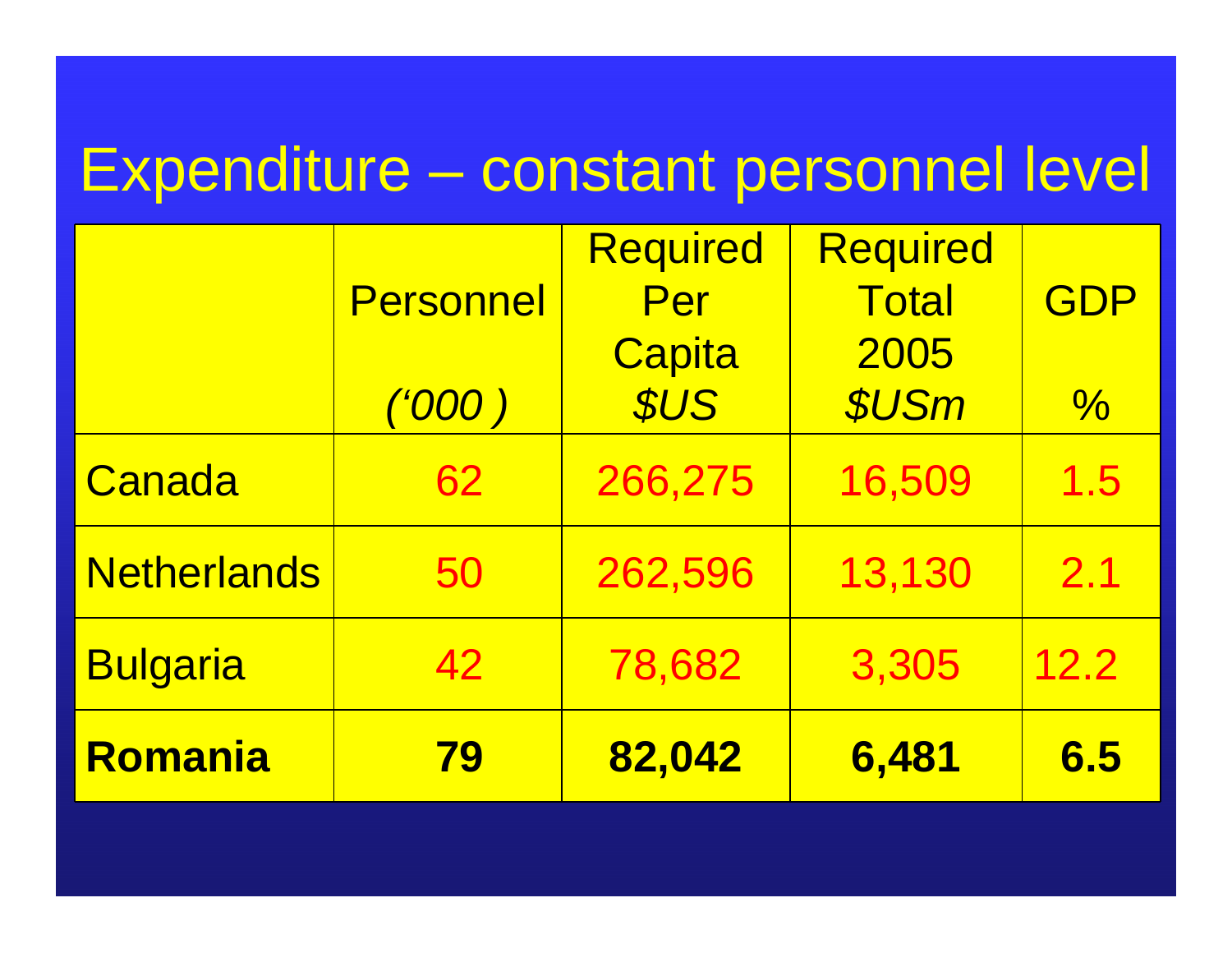### Personnel – constant expenditure

|                    |               | <b>Required</b>   |                  |
|--------------------|---------------|-------------------|------------------|
|                    | <b>Expend</b> | <b>Per Capita</b> | <b>Personnel</b> |
|                    | 2005          | <b>Expend</b>     |                  |
|                    | <b>\$USm</b>  | <b>SUS</b>        | <u>('000)</u>    |
| Canada             | 12,358        | 266,275           | 46 (62)          |
| <b>Netherlands</b> | 10,268        | 262,596           | 39 (50)          |
| <b>Bulgaria</b>    | 640           | 78,682            | 8(42)            |
| Romania            | 1,957         | 82,042            | 24 (79)          |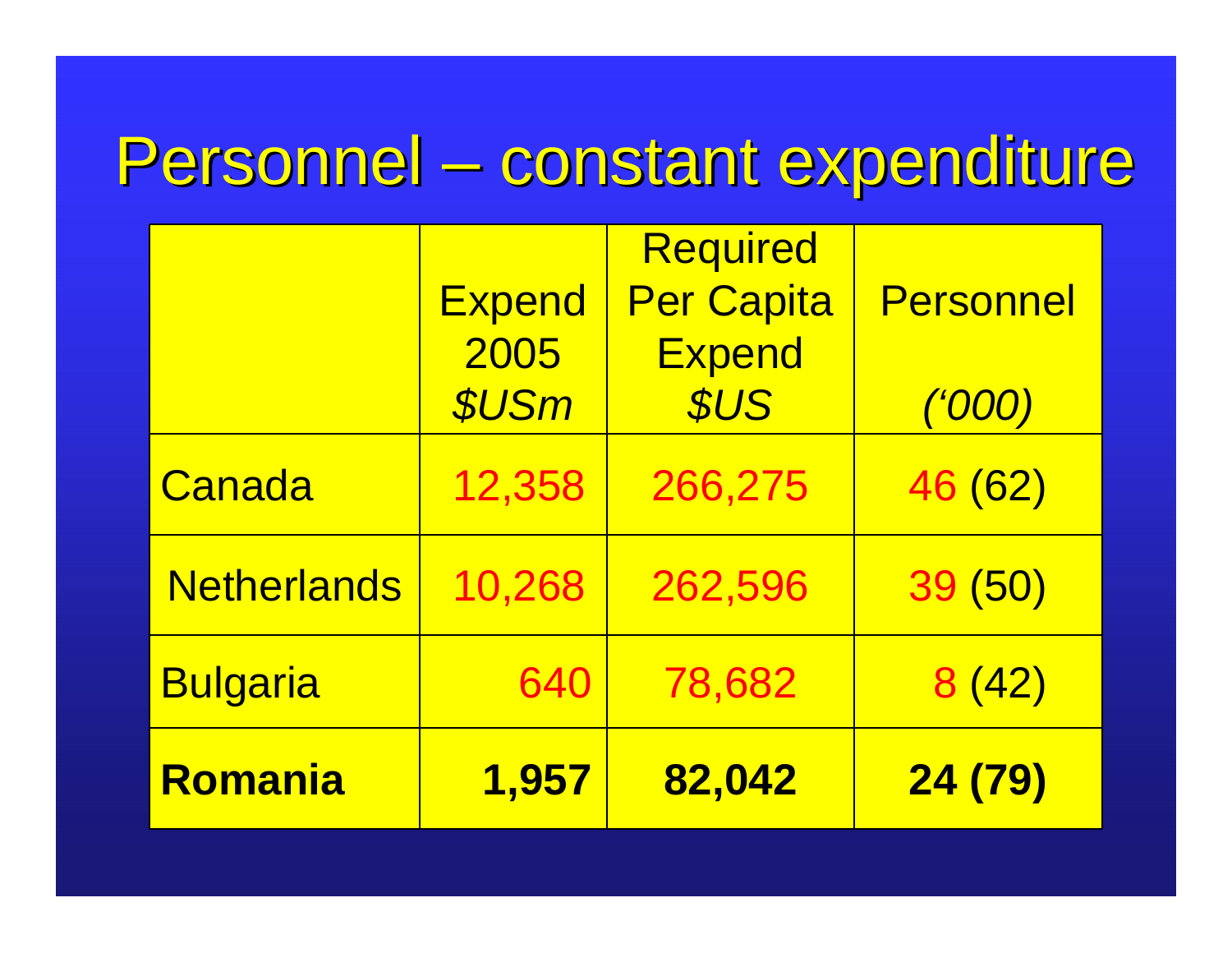# **Transformation Uncertainties**

- Revolution or evolution?
- Potential peer competitors?
- New vulnerabilities?
- Relevant for MOOTW?
- Information overload?
- Potential for micromanagement?
- Speed equals bad judgment?
- Oversold?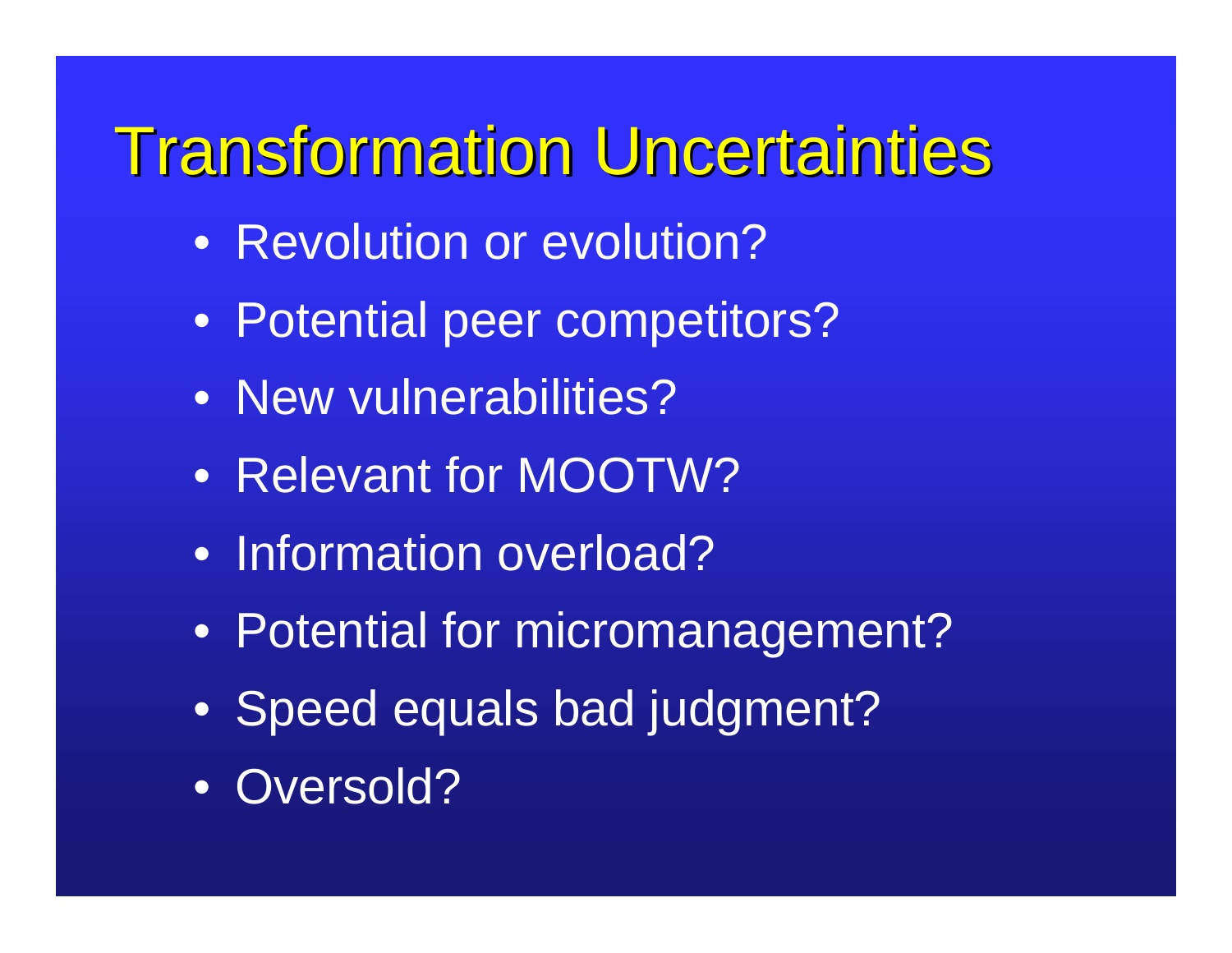### **Transformational Priorities**

- Thinking
- Learning
- Planning
- Force analysis
- **Interoperability: C4ISR**
- Mobility
- Precision weapons